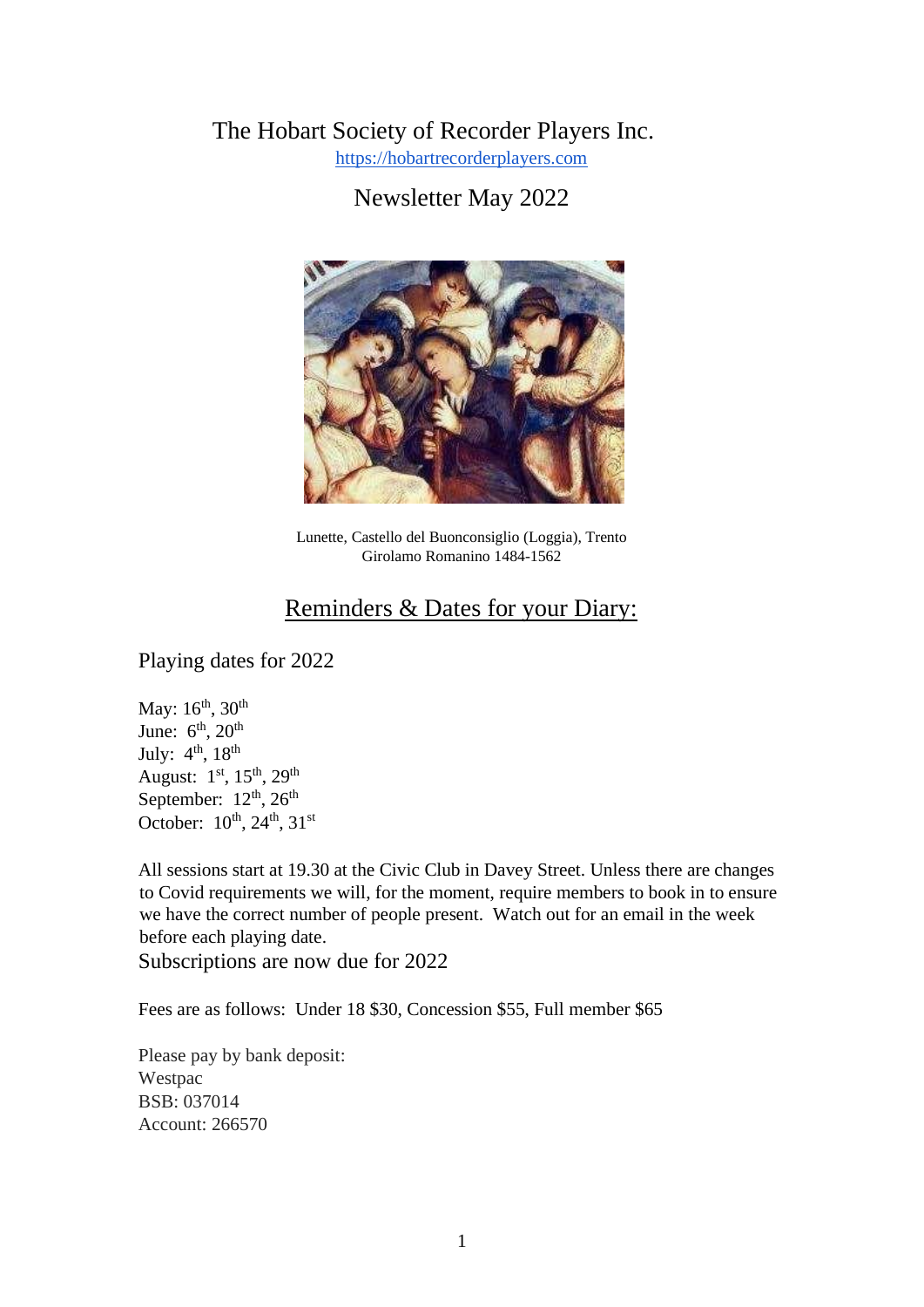### Important Dates to put in your diary for 2022

- September  $25<sup>th</sup>$  Recording of Claire's piece
- November Concert date to be confirmed

# Update from Orpheus Music

The Australasian Recorder Festival 2023 8 – 13 January Armidale NSW

Entries open July 1st

Six days of technique classes, ensembles and special interest topics and concerts.

To keep updated with information about next year's Orpheus Music Gathering follow them on their website. https://orpheusmusic.com.au/

### AGM Reports

### President's Report

2021 has been another year dominated by the COVID 19 global pandemic. Ongoing concern re health and safety has necessitated many alterations to the activities of the HSRP, but we have continued with rehearsals, social get togethers, committee meetings and a very successful end of year concert.

The February long weekend at the Langmans' cabin in Bicheno could not be held this year, due to understandable health concerns. We instead met at the Fern Tree Community Centre (spacious enough for a safe gathering) on the weekend of February 20-21. The weekend included a variety of music, including further work on Claire's "Circadian Rhythm", the society's AGM and a potluck dinner.

In March we resumed our regular rehearsals at the Civic Club, complying with regulations including pre-booking, limited numbers, social distancing and sanitising. During 2021 we actually had three conductors, Carol Samuelson, Claire Farrell and Xavier Gandy, each taking a couple of months at a time. This allowed each conductor to test and prepare pieces for the end of year concert.

One of the big problems presented by the social distancing rules was that the entire group did not fit in our usual rehearsal room. This was particularly problematic for our concert preparation and led to a search for larger venues.

On July 24 we held a successful Mid-Year socially distanced get together at the Fern Tree Community Centre. This included rehearsal of our concert pieces with our guests the Hobart guitar society, followed by a most enjoyable shared dinner. In September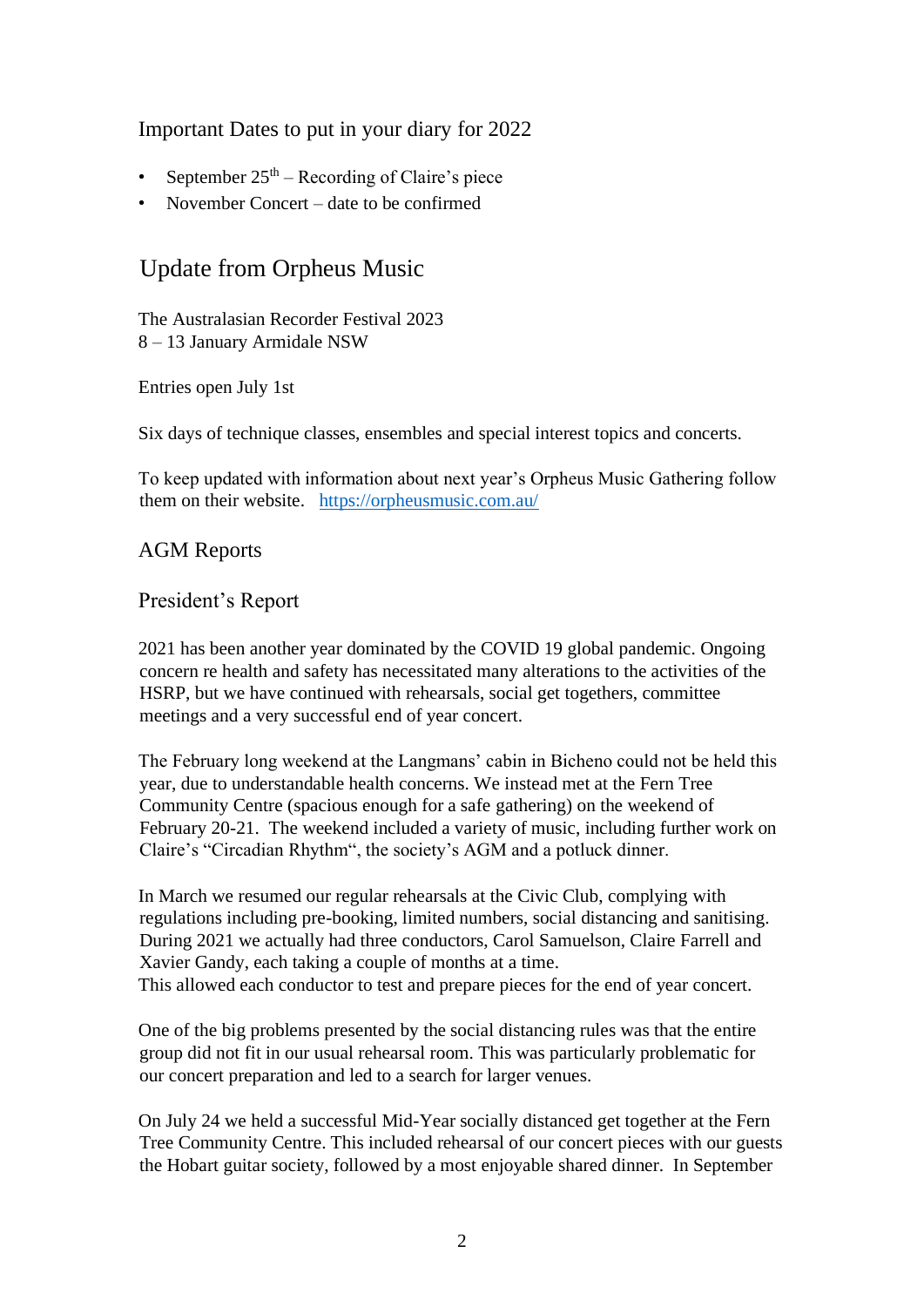and October we held several pre-concert rehearsals in St Francis Xavier's large, roomy church hall in South Hobart . As an aside, St Francis Xavier's has a new courtyard garden behind the church, inspired by the writings of the other great St Francis (of Assisi). We noted that the garden has been dedicated to the memory of parishioner Dr David Daly, a beloved member of our society, who died in 2019.

The society's end of year concert (with guest artists Guitarscape) was held at the Moonah Arts Centre on October 31. We had a surprisingly large attendance of 168, with many people having to stand and seating even in the foyer. Our featured piece was of course the world premiere performance of Claire Farrell's Circadian Rhythm. All three of our conductors were involved in the concert, in addition to Camilo Sanchez of Guitarscape who conducted our combined pieces.

Our final get-together and Christmas party was held at the Fern Tree Community Centre on December 13. Due to technical problems (we couldn't get in due to the complex security system!) some of the playing took place outside, before finally getting in for a well-deserved cuppa and Santa's presents. We had originally planned to record Claire's piece on this day, but she was ill and the recording has been moved forward to a date later in 2022.

Thank you to our three conductors, our committee and, in particular to Carol as our musical director. Throughout 2021 they have all worked really hard to ensure we followed all the pandemic rules and regulations, but still had a most enjoyable year of music.

Luz Montes President, 2021

Musical Director's Report

Despite the Covid situation that we have all had to cope with over the last two years, requiring the Society to restrict numbers at rehearsals, we did have a very successful year in 2021. We had regular attendance, albeit with lesser numbers, and worked with efficiency on pieces preparing for a concert. By using other venues occasionally, we were able to achieve great results.

Unfortunately, once again, we had to cancel what had been an annual gathering at Ruth and Richard's cabin in Bicheno. Instead, we had a weekend in February using the Fern Tree Community Centre including a Pot Luck dinner on the Saturday evening where partners also came to join us.

The highlight of the year was the work and preparation on the composition we had commissioned Claire Farrell to write for us. In this composition Claire had each of our members in her mind when writing the individual parts, bringing out and highlighting the skills of those players, as well as making use of the large range of instruments the Society has.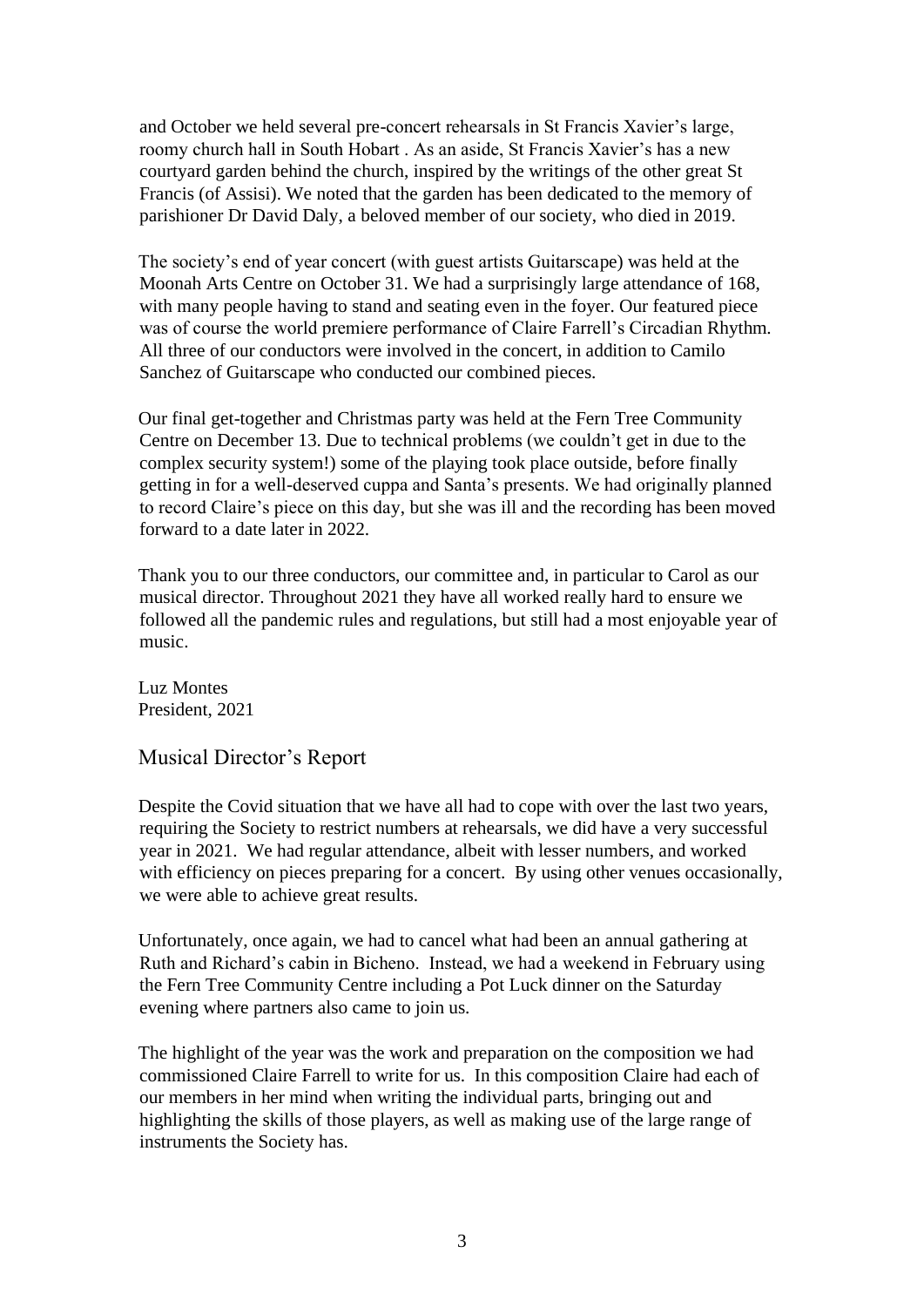The culmination of the year was our concert on the 31<sup>st</sup> October at the Moonah Arts Centre. We were very fortunate to share this concert with "Guitarscape", a group we have previously joined with together in concert, this included performing several pieces combined with the guitars. During the year we had worked with three conductors, Xavier Gandy, Claire Farrell and myself, working towards our concert. Each of us brought different styles of music to the group ranging from the 1600's to present day, including a Renaissance piece beautiful sung by Madeleine Dyer. The concert was a huge success and included the World Premier of Claire L. Farrell's composition Circadian Rhythm.

To finish the year the Society had its Christmas celebration including Secret Santa of course.

We look forward to another successful year in 2022, navigating the ongoing Covid situation, and culminating in our end of year concert. A big thank you to all our members for their continuing support and participation.

Carol Samuelson Musical Director 2021

## Review of the Workshop with Robyn Mellor on 23rd April, 2022

The sun shone and we were all pleased after a few wet days.

Robyn Mellor, our tutor for the day, has a remarkable presence. The moment she stands behind her 'lectern' of musical scores we are instantly quiet. All chattering ceases. We wait for her wise musical words with anticipation. We were not disappointed.

We started out with fourteen century Spanish, O Virgo splendens, first playing tutti, then as a round. I didn't have my tenor to hand so I missed out on this one. It pays to be prepared for any eventuality! This was followed by Du Schalksknect by  $17<sup>th</sup>$ century German composer Heinrich Schutz. This piece had many parts which had us all playing more thoughtfully; some needed to concentrate on the time and particularly the rests! T'Andernaken (Anon) followed, a trombone piece arranged for recorders. This was a fun piece with sometimes tricky rhythms but straight forward time. By now we were into good playing attentive mode.

During the day we played William Laws Consort Set a 5 in A minor, a fantasy and with Robyn's gentle but firm coaching we produced a lovely sound. Bach followed, Fuga in C Major in four parts followed another piece in four parts by Vaughn Williams, a Suite for Pipes, playing the valse movement, there were many tempo changes, from lento to allegro to poco animato and back to a tempo.

I didn't think we would be able to get through all the music which we had previously downloaded and supposed to have practised but right at the end Robyn managed to squeeze in a favourite Australian composer, Lance Eccles's March to the Town Hall which was played with verve and enthusiasm. A lovely way to end the day.